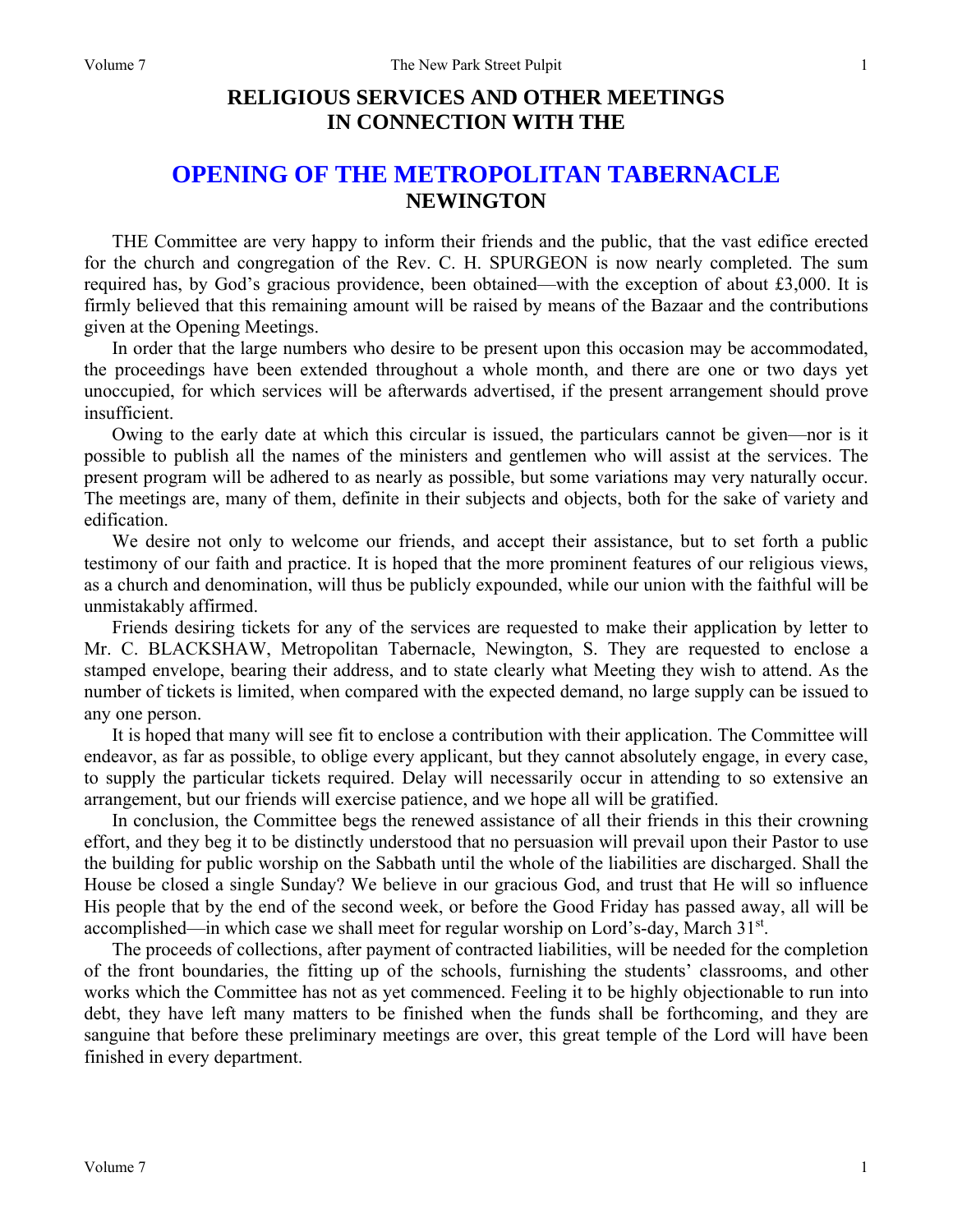### **FIRST WEEK**

*Monday, March 18—***Meeting for Prayer**, at 7 o'clock in the morning. The Rev. C. H. SPURGEON will preside. **A Bazaar will be held in the Lecture Hall and School Rooms**, commencing at 12 o'clock each day, on Tuesday, March 19<sup>th</sup>; Wednesday, March 20<sup>th</sup>; Thursday, March 21<sup>st</sup>; Friday, March 22<sup>nd</sup>; and Saturday, March 23rd. Tickets of Admission, One Shilling each. Contributions of Goods are earnestly requested and should be forwarded to Mrs. SPURGEON, Clapham.

## **SECOND WEEK**

*Monday, March 25—*Morning at 7—**Meeting for Prayer**. The Rev. G. ROGERS will preside. Afternoon at 3—**Sermon** by Rev. C. H. SPURGEON. Evening at 7—**Sermon** by Rev. WILLIAM BROCK, of Bloomsbury Chapel.

*Tuesday, March 26—***Public Meeting of our Contributors**. Chair to be taken at half-past 6, by Sir HENRY HAVELOCK. The Revs. C. STOVEL, M. BARRINGER, J. BIGWOOD, F. TUCKER, J. RUSSELL, and other ministers and gentlemen will address the meeting. Tickets will be given to contributors.

*Wednesday, March 27—***Public Meeting of the Neighboring Churches**. Chair to be taken at halfpast 6, by Dr. STEANE. The Revs. W. HOWIESON of Lion-Street; NEWMAN HALL, of Surrey Chapel; R. W. BETTS, of Hanover Chapel; G. H. WHITE, of Bermondsey; G. ROGERS, of Albany Chapel, and other ministers and gentlemen are expected to address the meeting.

*Good Friday, March 29—***Two Sermons** will be preached by the Rev. C. H. SPURGEON. Morning at a quarter to Eleven; Evening at 7. Tickets for these services will be chiefly given to members and seatholders.

### **THIRD WEEK**

*Monday, April 1—*Morning at 7—**Meeting for Prayer**. The Rev. B. DAVIES will preside. Evening at 7—**A Sermon** will be preached by the Rev. JOHN GRAHAM, of Craven Chapel.

*Tuesday, April 2—***A Public Meeting of our London Baptist Brethren**. Chair to be taken at 7 p.m., by Sir S. M. PETO, Bart. The Revs. A. C. THOMAS, J. H. HINTON, P. DICKERSON, JABEZ BURNS, D. D., and other ministers and gentlemen are expected to take part in the proceedings.

*Wednesday, April, 3—***A Public Meeting of the Denominations**. Chair to be taken at 6:30 p. m., by E. BALL, Esq., M.P., E. CORDEROY, Esq., Rev. W. G. LEWIS, Rev. J. HALL, Rev. W. BUSHELL, and others, will be present. The subject of the Unity of the Church will be discussed by able ministers and laymen representing the various sections of the One Church.

*Thursday, April 4—***A Sermon** will be preached by the Rev. OCTAVIUS WINSLOW, of Bath, at 7 p. m.

### **FOURTH WEEK**

*Monday, April 8—*Morning at 7—**Meeting for Prayer**. Evening at 7—**Our own Church**. The Pastor, Elders, and Deacons will speak; the former ministers are invited, and the Rev. JOHN SPURGEON, the father of the Pastor, is expected to preside. By this meeting, we desire to testify to the independency, unity, and fellowship which each church of Christ has within itself.

*Tuesday, April 9—***Baptismal Service** at 7 p.m. **A Sermon** upon Believers' Baptism, by Rev. H. S. BROWN, of Liverpool. Rev. C. H. SPURGEON will baptize.

 Volume 7 2 *Wednesday, April 10—***Communion**. Dr. STEANE, Rev. C. H. SPURGEON, and Dr. HAMILTON will preside. This service is intended to set forth the essential oneness of the church, and the real